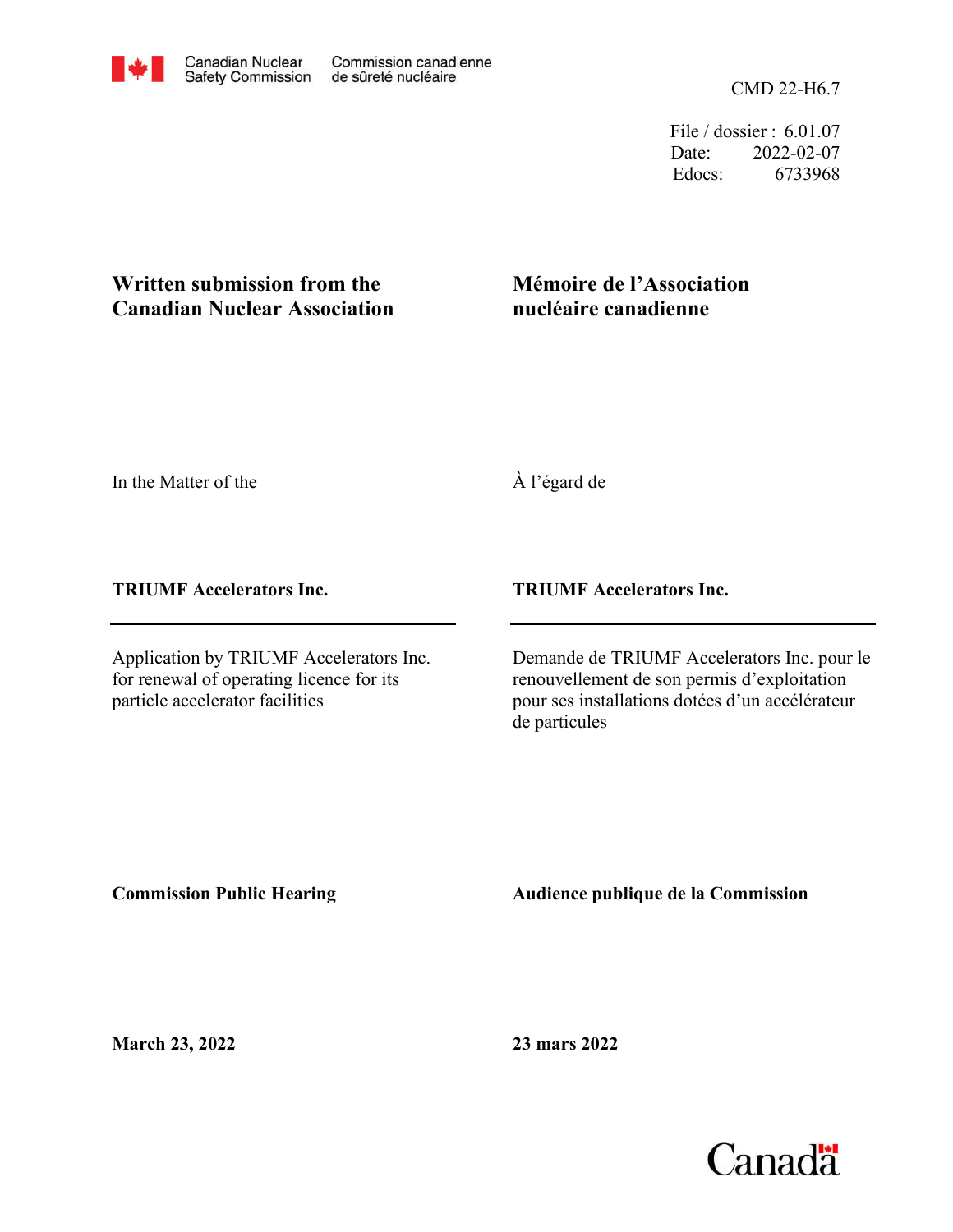

February 7, 2022

The Canadian Nuclear Association (CNA) has over 120 members representing over 76,000 Canadians employed directly or indirectly in generating clean electricity, conducting research, producing nuclear medicine, exploring, and mining uranium and promoting Canada's worldwide leadership in science and technology innovation. Our members are committed to safety throughout the entire life cycle of their nuclear facilities and as such are supportive of TRIUMF Accelerators Inc.'s (TRIUMF) application to renew its 10- year Class IB operating license at its facility located on the campus of the University of British Columbia.

Every year in Canada, nuclear technology helps avoid 80 million tonnes of carbon dioxide emissions by displacing fossil fuels and in addition, nuclear technology supplies 70% of the global supply of cobalt-60, radioisotopes that are used to treat cancer and sterilize medical equipment, among other things. As a Tier One nuclear nation, Canada is involved in all aspects of nuclear technology and TRIUMF is an important part of that nuclear ecosystem. Under the current IB license, TRIUMF operates a suite of particle accelerators that enables world class nuclear physics, particle physics and astrophysics research, life sciences research, commercial production of medical isotopes and materials research.

In support of TRIUMF's licence application, the CNA would like to highlight several aspects of TRIUMF's operations:

- TRIUMF is Canada's particle accelerator centre, and unlike many licensees, is primarily a research facility. They are a major player in our nation's research and technology ecosystems, leveraging a national network of universities and talent to position Canada as a global leader in acceleratorbased science.
- With over 50 years since its founding, TRIUMF is a national asset and international fixture in fundamental research, while also serving as a technological hub for critical contributions to industry, health care, and education across the country.
- Canada benefits tremendously from the intellectual capital and scientific innovation that TRIUMF enables; from playing a key role in developing next-generation medical isotopes for the treatment of metastatic cancers, to helping orchestrate the development of a novel ventilator for the Canadian government in response to the COVID-19 pandemic, TRIUMF directly improves the lives of Canadians.
- In the decades ahead, TRIUMF is positioned to advance its role as a multidisciplinary engine for both fundamental and use-inspired research across a diverse portfolio of programs that are poised to help Canada respond to pressing national needs and address major challenges, including the treatment of illnesses using next-generation medical isotopes and the development of novel technologies to combat climate change.

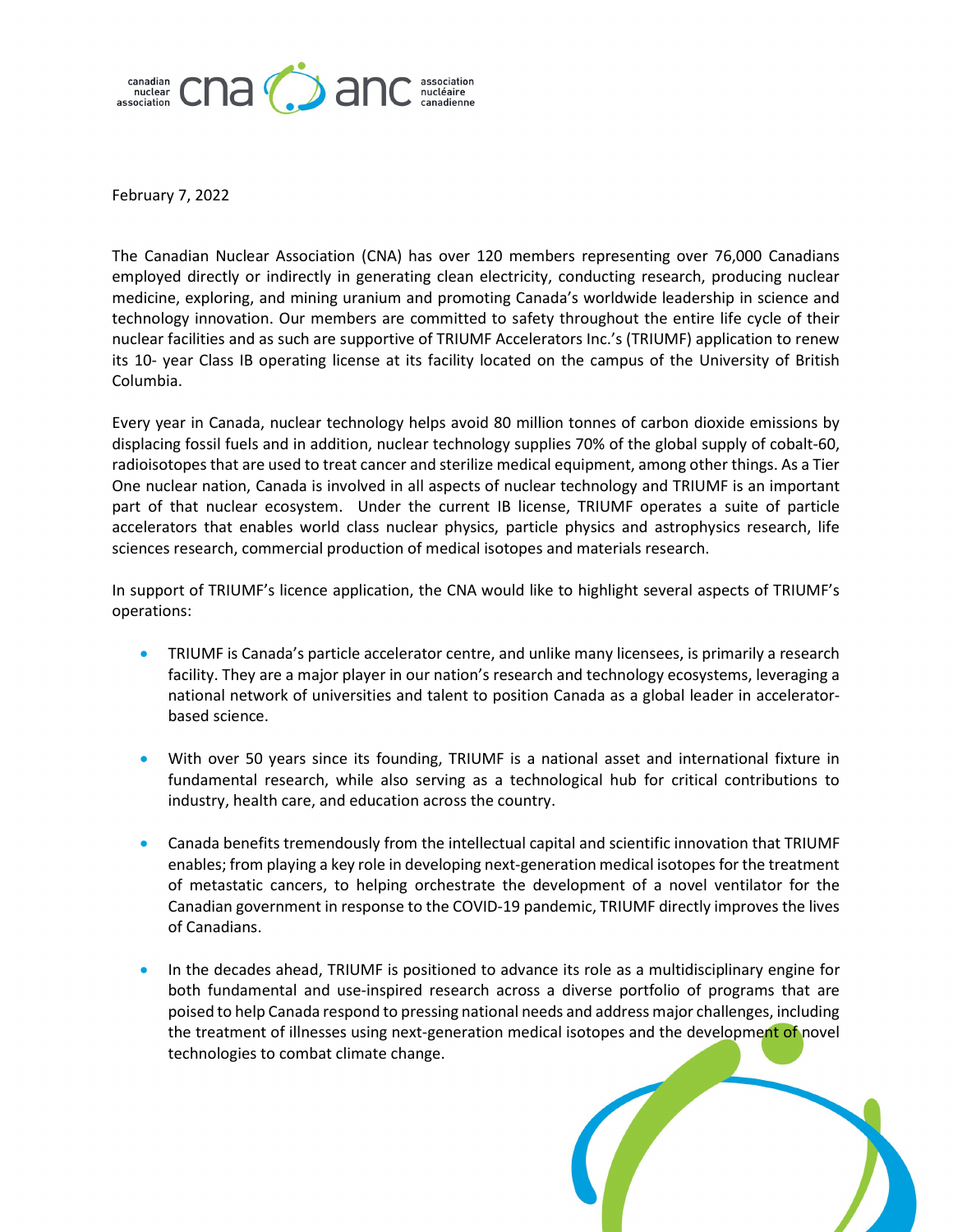

- TRIUMF has a long history of safe operations, and its number one priority is the health and safety of its employees, members of the public and the environment. TRIUMF's commitment to this has been clearly demonstrated through its strong performance across most Safety and Control Areas detailed in their license application. CNA would also highlight that TRIUMF has placed a major focus on upgrading management systems to achieve compliance with CSA N286-12.
- CNA would highlight that the total dose accrual for the entire facility has been trending downwards from 1991 to 2020. On average, each year, the public in Canada is exposed to 1.8mSv of natural background radiation however as outlined in the CMD , the average whole body dose accrual for Nuclear Energy Workers at TRIUMF has been trending downwards from 0.75 mSv in 2012 to 0.26 mSv in 2020. Additionally, the same can be said for non-NEW whole-body count with the average accrual in 2012 being 0.02 mSv to 0.004 in 2020. This is a strong representation of TRIUMF's commitment to continuous improvement of reducing radiation exposure
- Between 2012-2020 TRIUMF's administrative whole-body dose limit of 10 mSv has not been exceeded and are well below the regulatory limit of 50 mSv per year (100 mSv over 5 years). The annual average extremity dose has been trending downwards since 2012, with the maximum extremity nearly an order of magnitude below the regulatory limit of 500 mSv/year.
- TRIUMF has a strong history of applying as low as reasonably achievable (ALARA) principles across its facility and TRIUMF is committed to ALARA through its radiation protection program, detailed in section 3.1.7 of their CMD.
- The airborne releases of the TRIUMF facility from the years 2012-2020 inclusive, were well less than the regulatory limit of the Derived Release Limit (DRL)
- TRIUMF recognizes the criticality of Indigenous Engagement for its facilities and activities. TRIUMF is located on UBC's campus which sits on the unceded land of  $x^w$ m $\Rightarrow$  $\theta$ k $^w \Rightarrow y' \Rightarrow$  (Musqueam) First Nation. UBC provides regular updates to the Musqueam First Nation about activities and programs, including TRIUMF, related to land-use on campus. As part of the construction process of IAMI, TRIUMF hosted an open house and invited the Musqueam First Nation to learn about and provide input on the facility. TRIUMF, with UBC coordination, has disclosed to the Musqueam First Nation their plans for renewal of their current operating license.
- TRIUMF is committed to open communication and public disclosure. In 2018, TRIUMF initiated the development of the lab's Public Information and Disclosure Program (PIDP). This program presents a framework for policies and practices for how the lab discloses, disseminates, and shares information about lab activities with the public and other stakeholders. This effort increases the level of public understanding about TRIUMF and ensures key information related to the health, safety, and environment is effectively communicated to the public. TRIUMF's PIDP cane be found online at - https://www.triumf.ca/triumf-public-information-and-disclosureprogram.